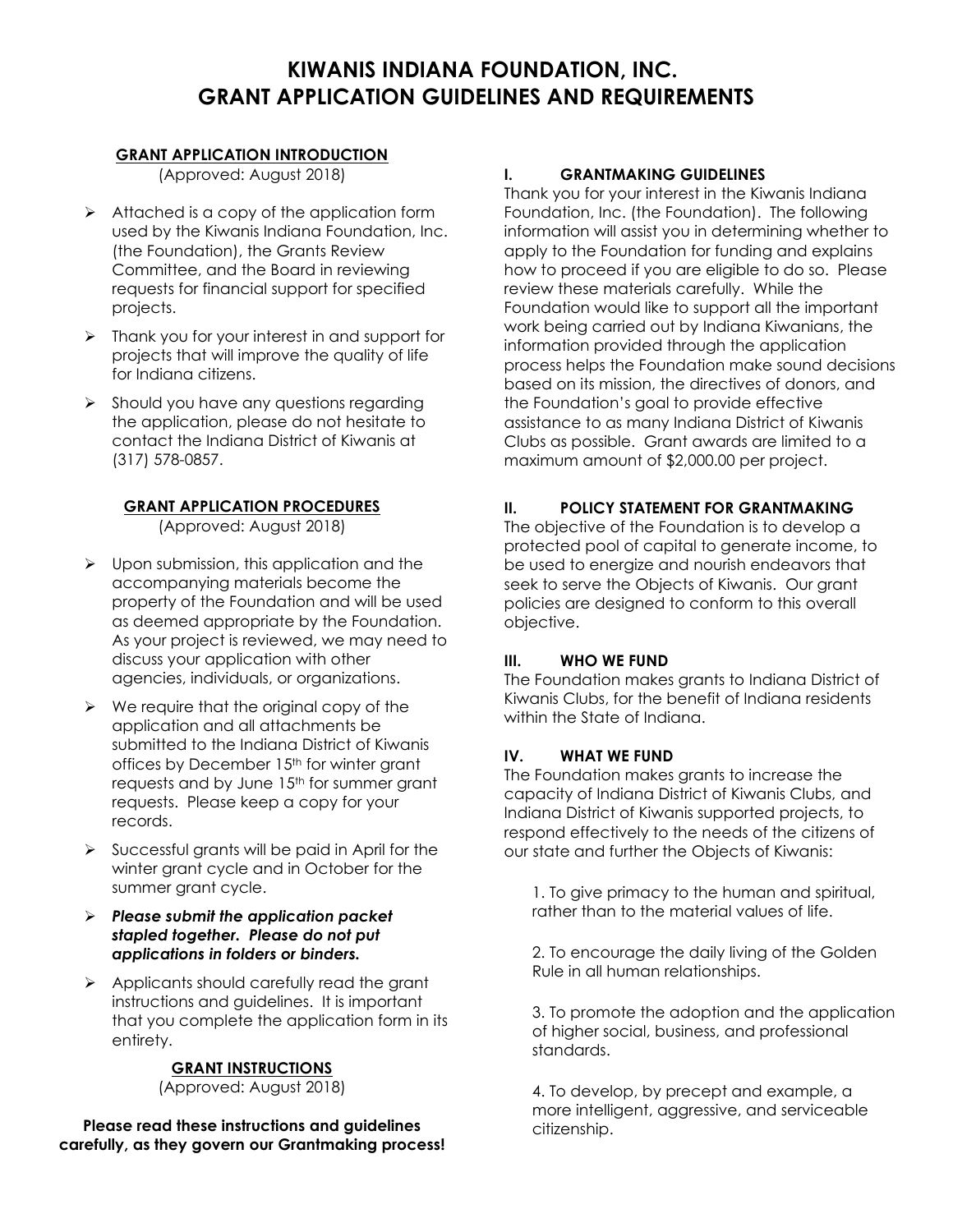5. To provide, through Kiwanis Clubs, a practical means to form enduring friendships, to render altruistic service, and to build better communities.

6. To cooperate in creating and maintaining that sound public opinion and high idealism which make possible the increase of righteousness, justice, patriotism and good will.

It is anticipated that projects receiving grants will involve one of the following categories:

- ➢ Youth
- ➢ Elderly
- ➢ Civic and Community Development
- ➢ Health and Human Services

Historically, the Foundation has funded projects related to supporting children, adults, and the elderly.

All persons actively connected to the Foundation will avoid self-interest and comply with legal requirements that forbid them from profiting financially in the processing and distribution of grant requests.

# **V. WHAT WE DO NOT FUND**

The Foundation will *not* normally consider grants for the following purposes:

- ➢ Individuals other than scholarships (separate applications exist for scholarship programs)
- ➢ Organizations with religious or sectarian purposes
- ➢ Make-up of operating deficits, post-event or after-the-fact situations
- ➢ Endowment campaigns
- ➢ For any propaganda, political or otherwise, attempting to influence legislation or intervene in any political affairs or campaigns.
- ➢ Services such as fire, police, schools, parks, etc. that are the responsibility of government and are tax supported. (We will support special projects of these agencies)

# **VI. HOW TO APPLY**

The Kiwanis Indiana Foundation, Inc. Grant Application and Guidelines are available on the Indiana District of Kiwanis' website at [http://www.indkiw.org/club](http://www.indkiw.org/club-resources/kiwanis-indiana-foundation/)[resources/kiwanis-indiana-foundation/.](http://www.indkiw.org/club-resources/kiwanis-indiana-foundation/)

Completed, *typewritten* application forms and attachments must be received by the deadline, at The Kiwanis Indiana Foundation, Inc. at 3636 Woodview Trace #100, Indianapolis, IN 46268. Applications cannot be submitted online.

#### *Applications that do not contain all of the requested information may not be considered.* Any questions

to facilitate the preparation of complete grant applications should be directed to the Indiana District of Kiwanis office at (317) 578-0857.

#### **VII. GENERAL POLICY CONCERNING GRANTS FROM THE KIWANIS INDIANA FOUNDATION, INC.**

Proposals and requests for grants that are of greatest interest to the Foundation will have some or all of the following:

- ➢ Address a community issue, need or concern with a special project
- ➢ Present an innovative but practical approach to a community problem or need
- $\triangleright$  Define a workable plan that is realistic, and shows an ability to complete the project and accomplish the goal
- $\triangleright$  Shows a financial commitment by the requesting Kiwanis Club
- ➢ Furthers one of the Objects of Kiwanis

The Grants Committee is responsible for determining that each project meets the legal requirements of the Foundation as well as the Foundation's objectives.

# **VIII. PROPOSALS SHALL INCLUDE**

- ➢ Cover letter
- ➢ Completed application
- ➢ List of your Club's officers
- ➢ Copy of the total project budget
- ➢ Narrative description of the project
- ➢ All pertinent supporting information

# **IX. WHEN TO APPLY**

Winter grant requests must be submitted no later December 15<sup>th</sup>. Summer grant requests must be submitted no later than June  $15<sup>th</sup>$ .